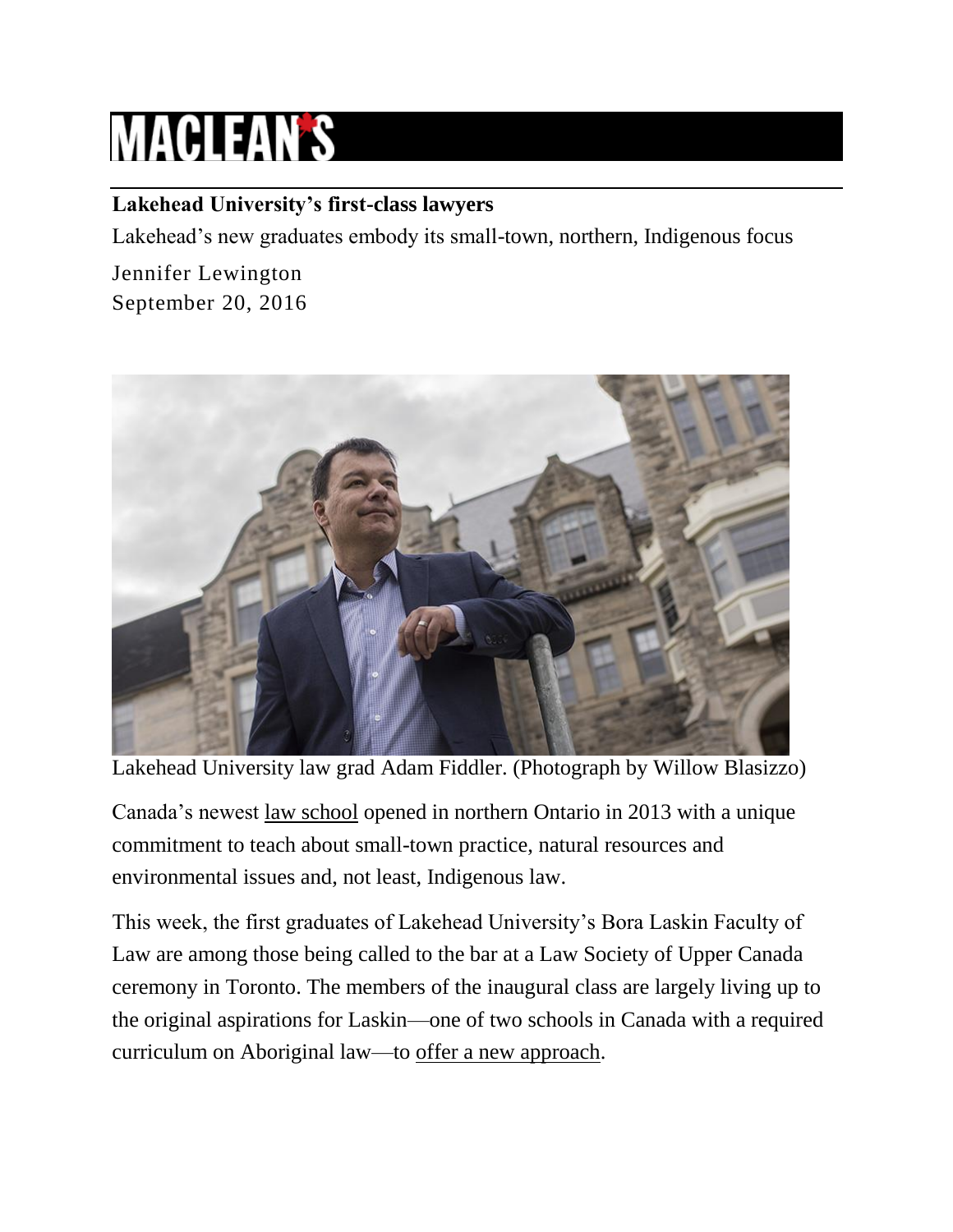Of 58 students who graduated from the three-year juris doctor degree this spring, 32 have started legal careers in northern Ontario communities; another six are with legal firms in small towns elsewhere in the province. Five graduates either do not have jobs yet or haven't reported where they are working, according to faculty officials at the school, named after the former chief justice of the Supreme Court who was born and raised in Thunder Bay, Ont., home of Lakehead University.

In the first cohort, four students self-identified as Indigenous while another four have Indigenous roots—a modest start on Laskin's ambitions to recruit future First Nations, Metis and Inuit lawyers. "This is a marathon, not a sprint," says dean Angelique EagleWoman, the first Indigenous woman to head a law faculty in Canada. Her faculty is expanding its outreach efforts this fall.

Already, some Laskin graduates see themselves as agents of change following last year's recommendations of the Truth and Reconciliation Commission and a newly established [federal inquiry into missing and murdered Indigenous women.](http://www.macleans.ca/news/canada/how-the-mmiw-inquiry-could-help-long-suffering-families/)

"It's a little premature to say they are all going to go and save the world," says Celina Reitberger, executive director of Nishnawbe-Aski Nation Legal Services in Thunder Bay, whose daughter Elysia (featured below) is among the first graduates. "But the timing is perfect: we have a federal government talking about how to make things better and we have the [Ontario] provincial government talking about reconciliation."

Toronto lawyer Julian Falconer, whose firm is increasingly involved in highprofile Indigenous advocacy work and hired two Laskin graduates earlier this year, also sees a "perfect storm of opportunity" to repair historic wrongs. But he too sounds a word of caution: "I would be careful about declaring victory in circumstances where we literally have centuries of oppression behind us. We created a terrible plight for our Indigenous brothers and sisters and we hardly are going to fix it overnight."

Here's a snapshot of Laskin's first graduates: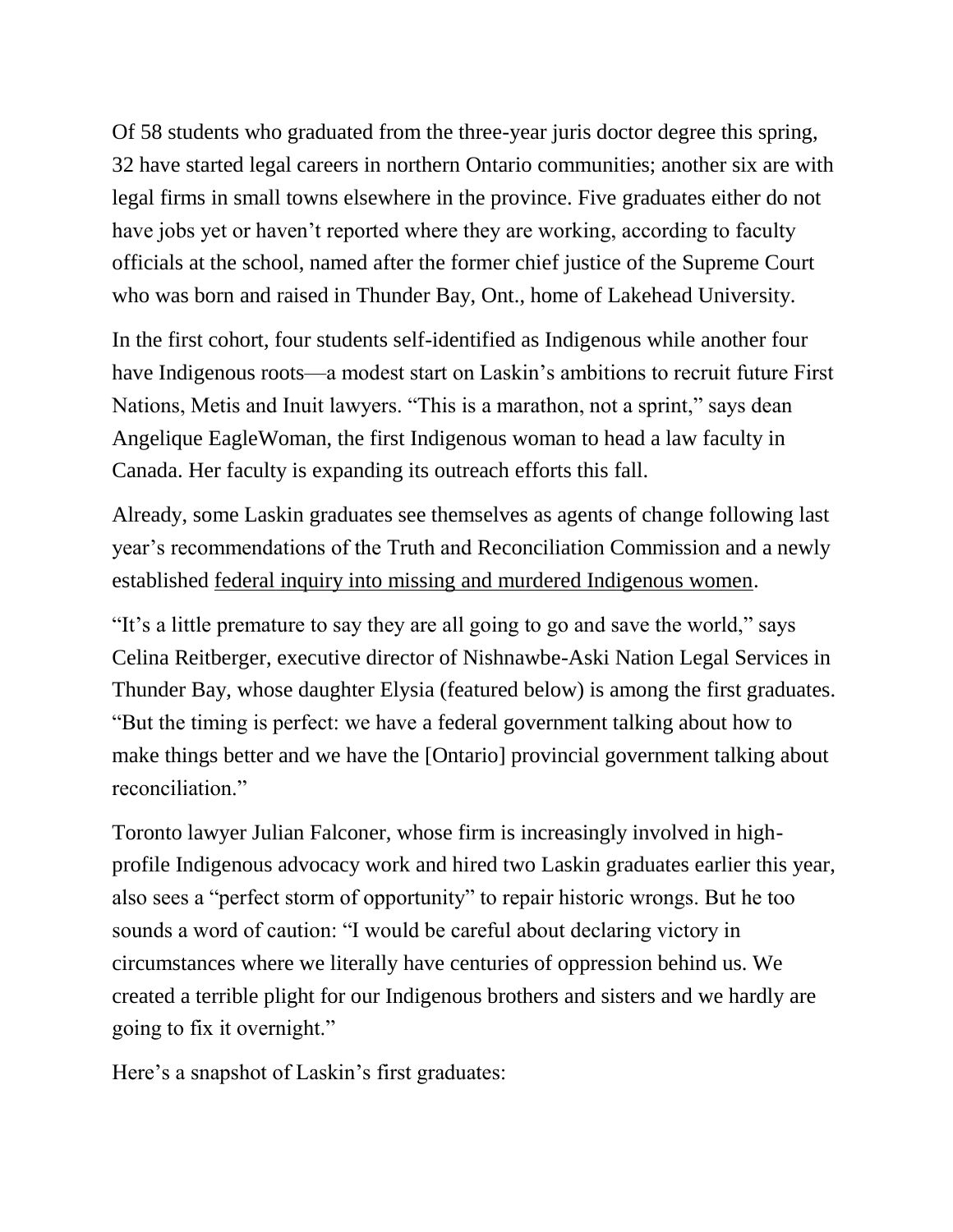Shawn Bell, Law offices of Edwards and Hollinger, Thunder Bay

In 2011, as a reporter for the *Wawatay News* in Thunder Bay, Shawn Bell wrote about the challenges for northern Ontario communities, including First Nations bands, to manage natural resource development.

One First Nations community, he recalls, "had 40 mining companies wanting to deal with it at any one time, with a band membership of 240 people and only 10 to 20 [of them] had more than a secondary school education. This really struck me that this was a no-win proposition."

Situations like that served as an impetus for Bell, who grew up in southern Ontario, to consider a career switch. The law "is an opportunity to dig your teeth into something more in-depth than I had an opportunity to do as a journalist."

Bell had some knowledge of Aboriginal issues and was initially skeptical of the seemingly "touchy-feely" aspect of some of Laskin's Indigenous-focused curriculum, including a non-credit course where students learn about Aboriginal culture and traditions. By third year, he saw things differently because of the positive response of fellow students, some with little prior Indigenous knowledge. "Having elders come in and talk, even something as small as going through a smudging ceremony or being in circles and talking in those forums, has an impact on the way you think," he says.

Earlier this year, he joined a four-person firm in Thunder Bay, handling general civil litigation and Aboriginal law cases.

Adam Fiddler, Former chief of Sandy Lake First Nation, weighing options

As a band council member of Sandy Lake First Nation—and its chief for 2008- 12—Adam Fiddler preached that it is never too late to get an education. In 2013, at the age of 40, the married father of three children returned to school to fulfill a lifelong ambition to be a lawyer.

"It was time for me to stop talking about it and actually do something," he says.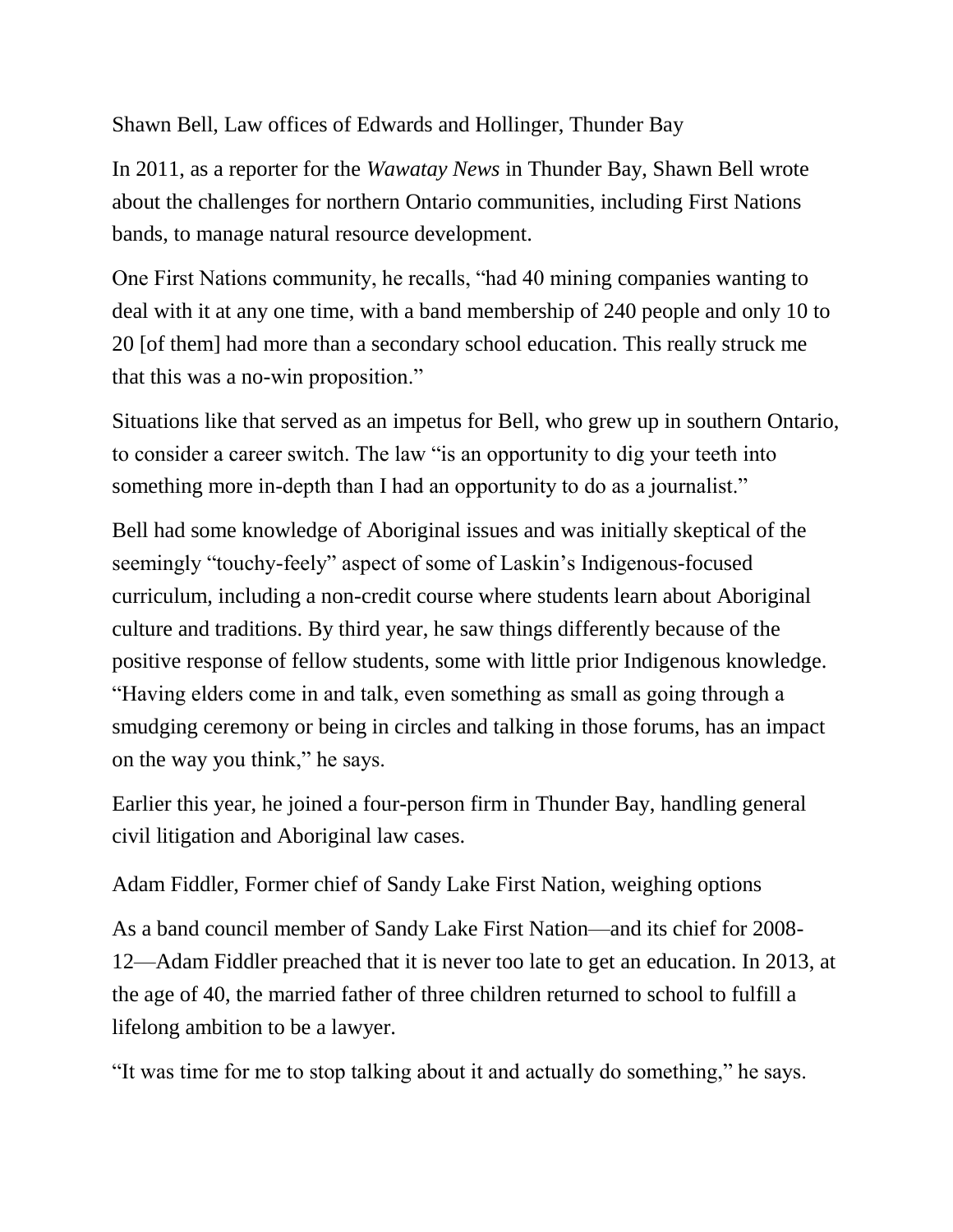Fiddler became interested in legal issues at the age of eight, listening to the debate over the 1982 repatriation of the Canadian Constitution.

The oldest member of the Laskin class, Fiddler admits that returning to school as an adult had its challenges. With no university degree, the former CBC Radio reporter and back-up host took online and in-class courses at Lakehead to earn the necessary prerequisites before being accepted at Laskin and the University of Ottawa faculty of law. Bilingual in Oji-Cree and English, Fiddler had to parse 18th-century law texts in his standard contracts course for their modern-day meaning in English, then translate the words back into Oji-Cree, a visual language, to understand them.

Fiddler plans to take his bar exams in November, and hopes to work in small-town Ontario on cases that include First Nations communities. "If you improve the lives of First Nations people, you improve the lives of everyone in Canada," he says. "I want to contribute in some way."

Elysia Petrone Reitberger, Falconers LLP, Thunder Bay office

Advocacy comes easily to Elysia Petrone Reitberger. While in environmental studies at the University of Ottawa, she met an environmental lawyer during a class project to interview stakeholders in a dispute over garbage seeping into a river. "I thought it would be really neat if you could do that using the tools of the law," she says.

In 2012, after earning a master's in environmental studies at Lakehead University, she helped organize a 10,000-signature petition, urging *Maclean's* to add divestiture of fossil fuels to its annual ranking of universities.

Petrone Reitberger, whose mother's family is from Fort William First Nation, applied to Laskin for its focus on First Nation and environmental issues, small classes, a philosophy of hands-on learning and a semester-long work placement called the 'integrated practice curriculum' that replaces the requirement to article with an employer for 10 months after graduation.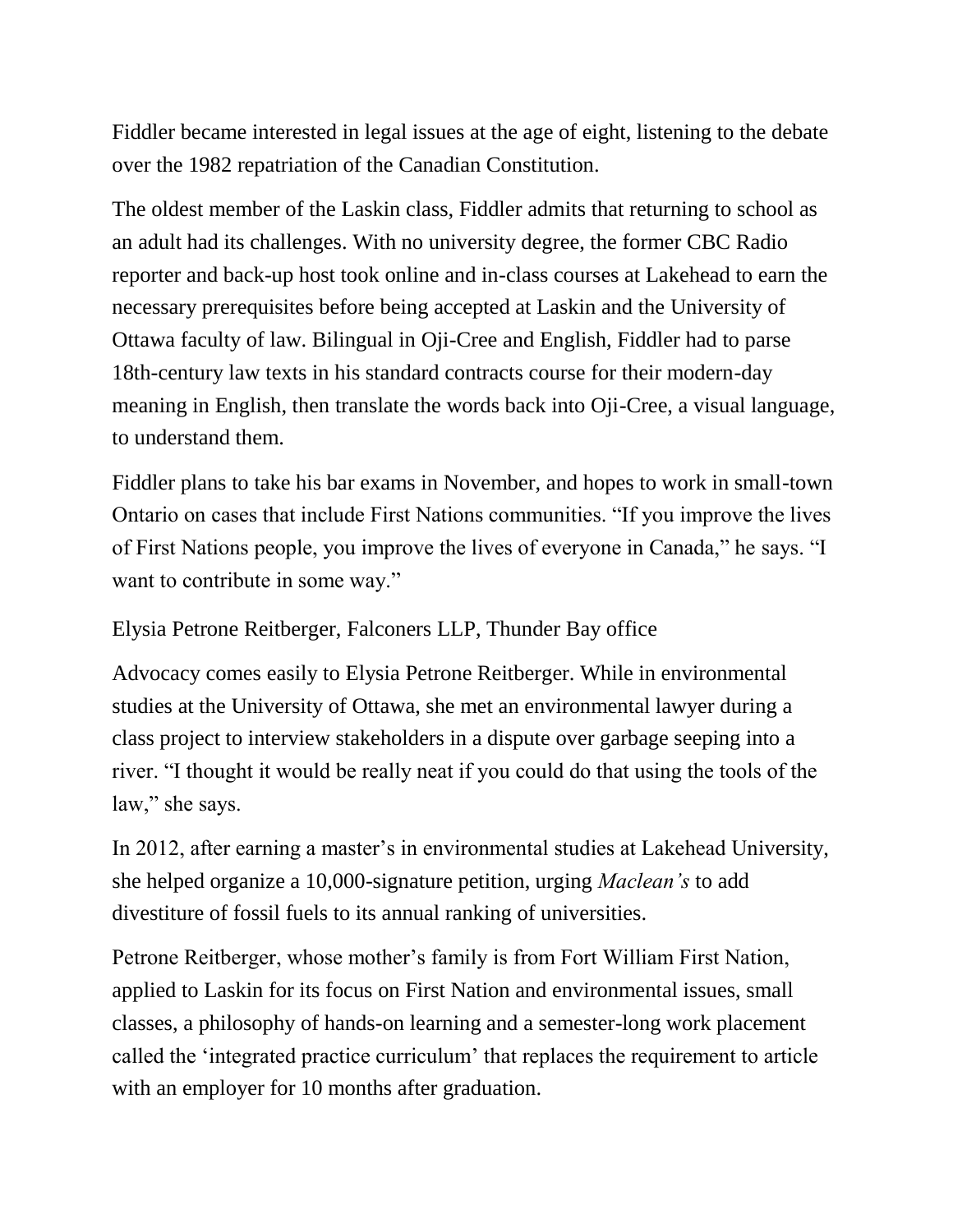In third year, she spent her semester at the Thunder Bay officer of Falconers LLP, assisting lawyers representing Nishnawbe Aski Nation at an inquest earlier this year into the deaths of seven First Nations youth who had left their remote communities to attend school in Thunder Bay.

Petrone Reitberger, whose mother is a lawyer, is one of two Laskin graduates hired by Falconers.

"I am happy to be working for this firm where I am getting to work on First Nations membership issues and getting access to better justice and rights," she says.

Samantha Ramage, Falconers LLP, Thunder Bay office

Of mixed ancestry, Samantha Ramage grew up on Manitoulin Island, where her Cree mother served as an Ontario Provincial Police officer. "Having a police officer parent definitely exposed me to the criminal justice system," she says. At university, she says courses on Indigenous learning "introduced me to colonialism and the violence that stems from it."

With those influences, she says she resolved "if I could do anything to alleviate some of those conflicts, I would like to do that."

Ramage applied to Laskin for its curriculum blend of Aboriginal and Canadian law. "It got to be a little frustrating when you were learning about those two things," she concedes. "That sort of frustration is exactly why I chose Lakehead."

In third year, she took Laskin's integrated practice curriculum, a new alternative to the conventional law school requirement to article with a firm after graduation. She earned a placement in the Thunder Bay office Falconers LLP, assisting at the First Nations youth inquest. "It was definitely an eye-opener," says Ramage.

"I want to be a part of the change," she says as she embarks on her law career. "I think my role in that change will be around accountability, with regard to the Crown, and asking those questions that Indigenous people have been asking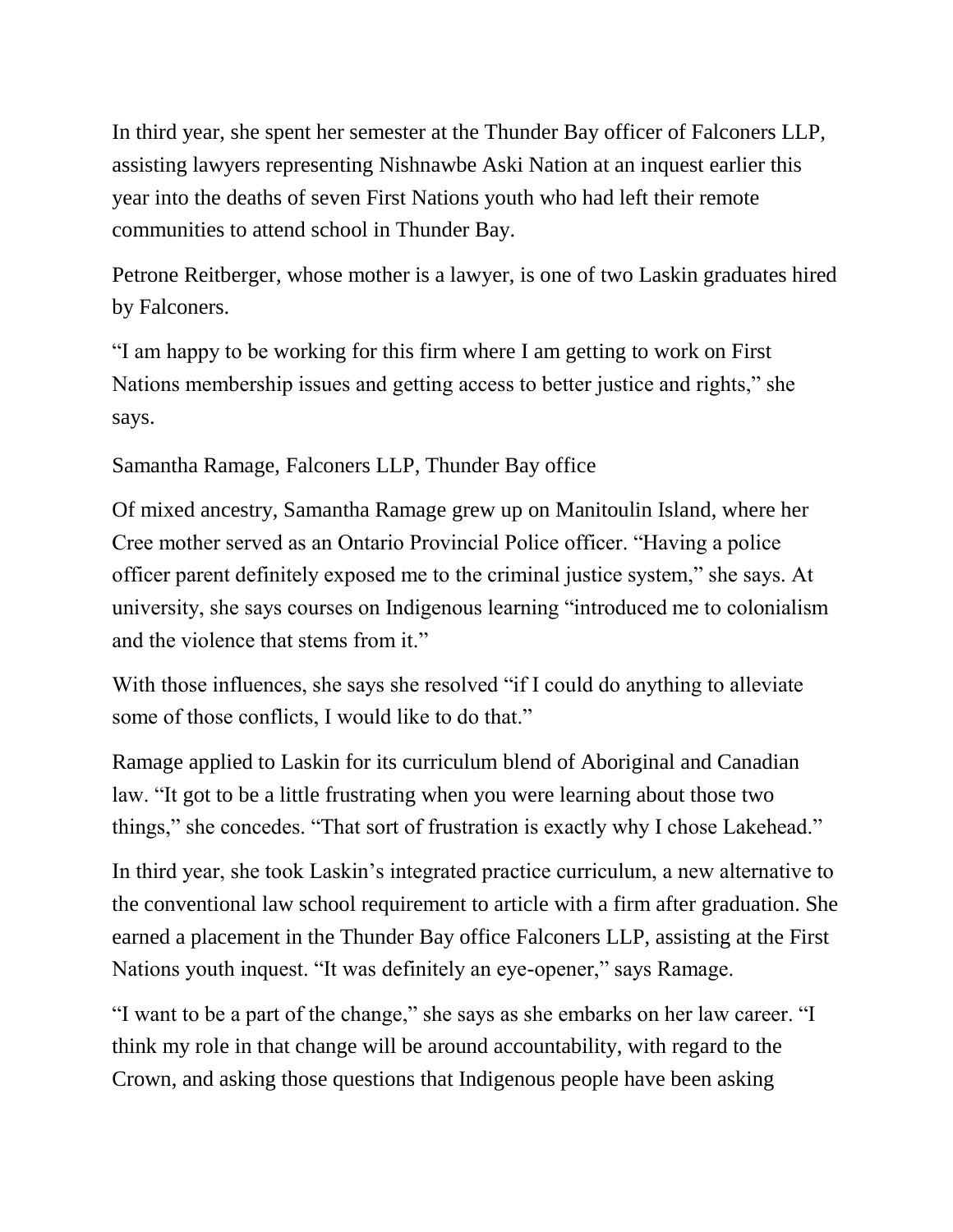forever." Namely, she asks: "Why are things the way they are and [how] can they be different?"

Warren Mouck, Cheadles LLP, Thunder Bay

After working for several years in human resources, Warren Mouck decided to go to law school to specialize in labour and employment legal issues. Born in Whitby, Ont., he discovered Laskin by chance, choosing Lakehead because his father enjoyed his undergraduate experience in Thunder Bay in the 1970s.

Mouck says learning about Aboriginal legal issues as part of the school's mandated curriculum proved invaluable in his education. "You do transform your understanding of Aboriginal issues," he says. "Comparing what I knew then to what I know now, it's really a complete 180-degree turn."

After graduation, he chose to stay in Thunder Bay. "It is a great place to work and there is a lot of work," he says. He was hired by Cheadles LLP, where he earned a work placement in third year, and now estimates he works on 25-30 files with some link to First Nations issues. "Most of Canada is in the dark about Indigenous people issues," he says.

Matthew Siddall, Articling student with Legal Aid Ontario, Owen Sound

While studying chemistry and engineering at Queen's University, Matthew Siddall took an elective course on law and literature that sparked his interest in law. "It was all about shifting the cycle from retributive justice—an eye for an eye—to restorative justice," he says.

Though accepted elsewhere, the native of Orillia, Ont., chose Laskin for its small classes and focus on equipping lawyers for general practice legal careers, not Bay Street. But entering law school, he still was not sure he had found his calling.

That changed in his three years at Laskin, says Siddall, as he learned about Canadian criminal law and gained perspectives on Aboriginal legal practices. For example, he says, "sentencing circles are starting to be seen for the value they can